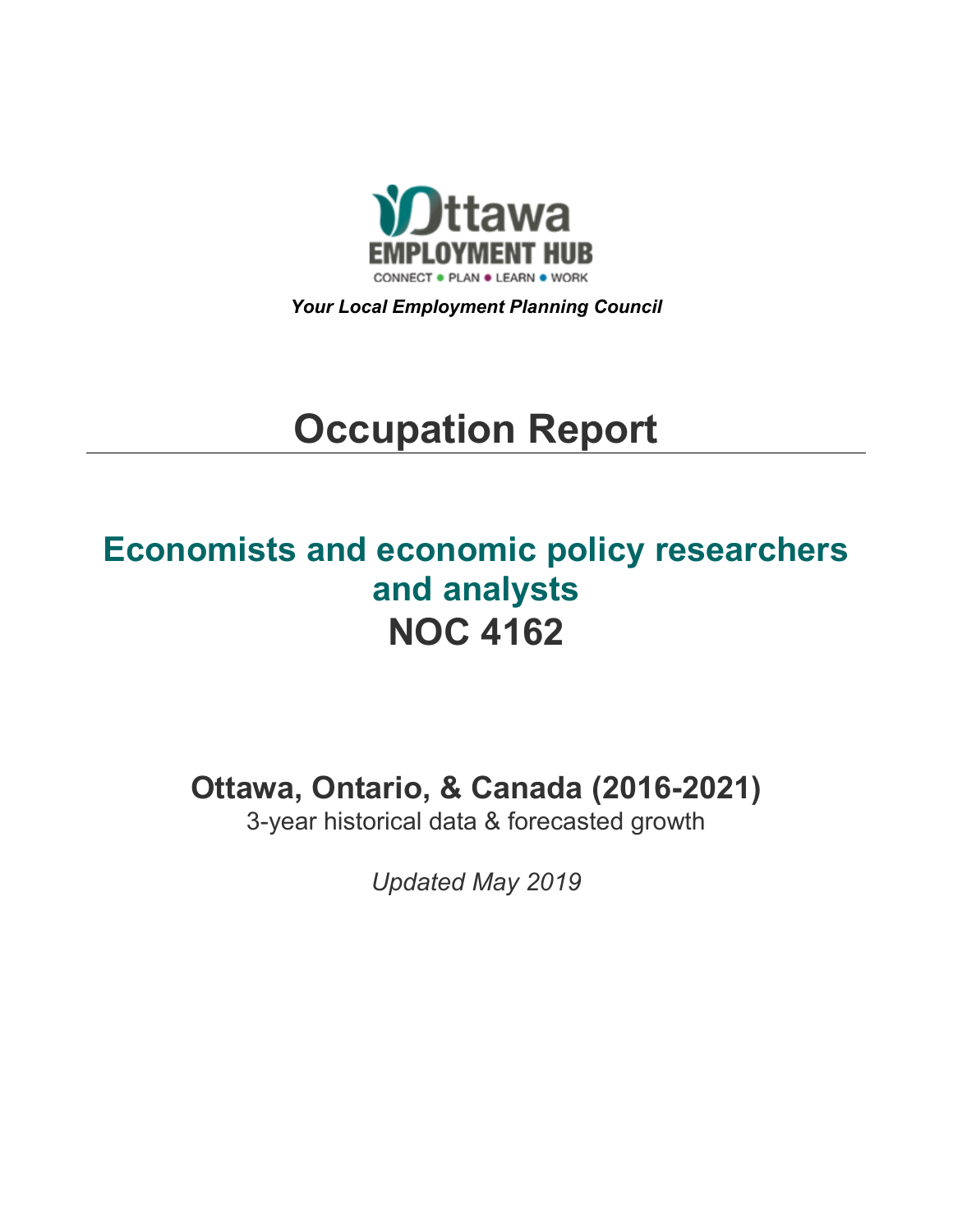

| Economists and economic policy researchers and analysts | <b>Ottawa Outlook</b> |
|---------------------------------------------------------|-----------------------|
|---------------------------------------------------------|-----------------------|

NOC 4162  $\overrightarrow{AB}$  Good  $\overrightarrow{AB}$   $\overrightarrow{AB}$ 

*Based on past and forecasted growth.*

# **A Local Snapshot**

- Employment in this occupation **increased in Ottawa from 2016 to 2018** (**3.1%**); it is forecast to **increase an additional 2.0%** over the next three years.
- **1.9%** were **unemployed in Ottawa in 2016; 43 (1.1%)** of those in this occupation were **self-employed**.
- **Median hourly wage** for this occupation was **\$40.86**.
- **67.4%** of the 2018 jobs were in the **Other federal services (9112-9119)** industry sector.
- Ottawa has a **significantly higher share of this occupation** than the nation.
- **Provincially**, this occupation showed an increase from 2016 to 2018 (**4.4%**); it is expected to increase an additional **2.6%** over the next three years.
- *Canada Job Bank* forecasted **fair** employment potential for this occupation in Ottawa from 2018-2020.

# **Overview**

| <b>Ottawa Jobs (2018)</b>          | 3,911 $(1\% \text{ self-employed} = 43)$ |                      |         |
|------------------------------------|------------------------------------------|----------------------|---------|
| 2016 Ottawa Unemployment Rate      | $1.9\%$                                  | Ontario              | $2.9\%$ |
| Location Quotient to Nation (2018) | 6.82                                     |                      |         |
| Change in Jobs (2016 - 2018)       | $3.1\%$                                  | $(2018 - 2021)$ 2.0% |         |

*NOTE: Location quotient (LQ) is a way of quantifying how concentrated a particular occupation is in a region compared to the nation or province. A quotient of 1.00 means Ottawa has the same share of the occupation as the nation/province. A quotient higher than 1.00 means Ottawa has a greater share, and lower than 1.00 means Ottawa's share is lower than the average.*

## **OTTAWA | Percentile Earnings** *(not including self-employed)*



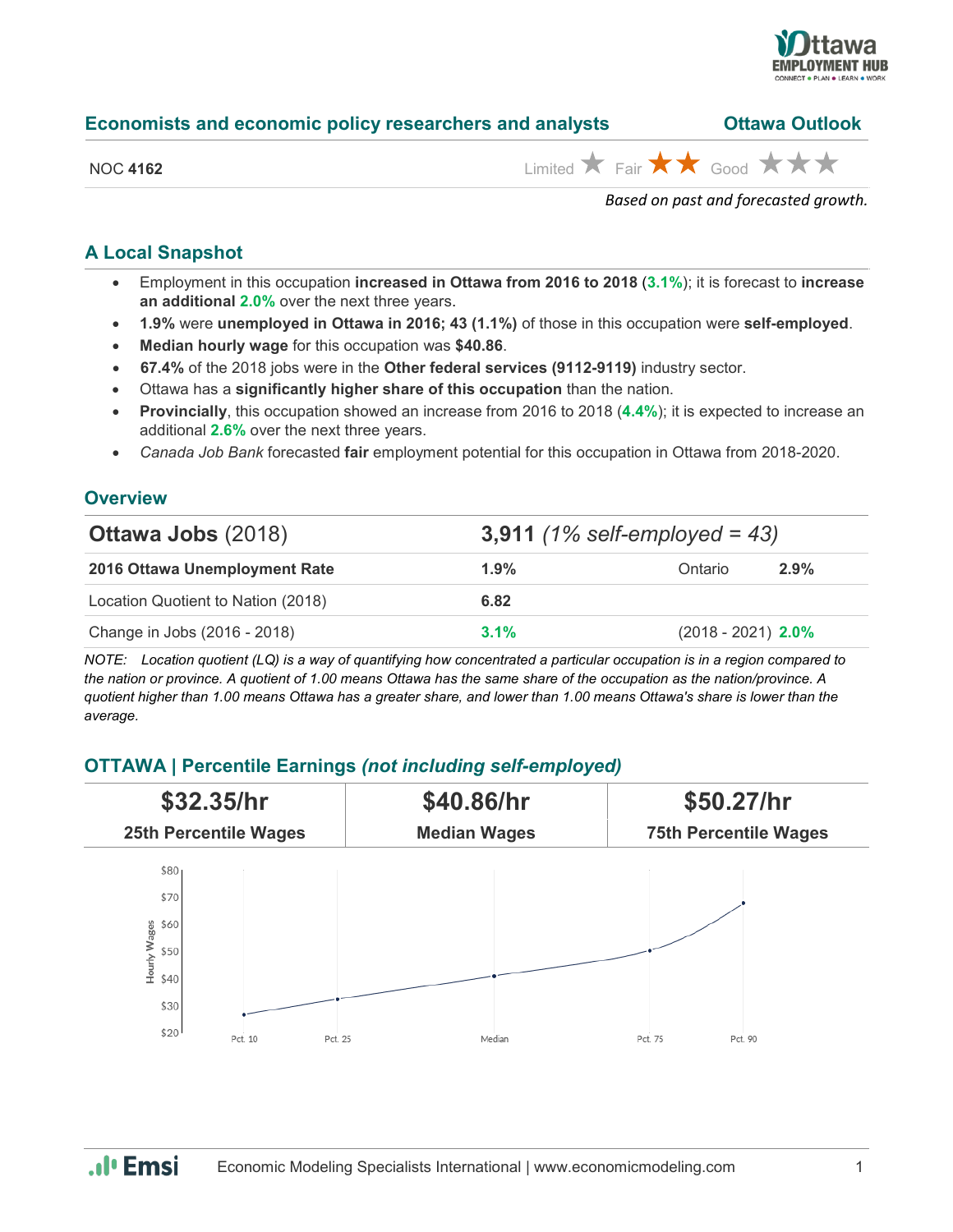

### **Ottawa | Growth**

| 3.795            | 3,990            | 195                | 5.1%                 |
|------------------|------------------|--------------------|----------------------|
| <b>2016 Jobs</b> | <b>2021 Jobs</b> | Change (2016-2021) | % Change (2016-2021) |

# **Regional Trends**



|           | <b>Region</b> |               | <b>2016 Jobs</b> | 2021 Jobs      | Change | % Change |
|-----------|---------------|---------------|------------------|----------------|--------|----------|
| o a f     | Ottawa        |               | 3,795            | 3,990          | 195    | 5.1%     |
| œ         | Ontario       |               | 9,291            | 9,950          | 659    | 7.1%     |
|           | Canada        |               | 16,902           | 18,291         | 1,389  | 8.2%     |
|           |               | <b>Ottawa</b> |                  | <b>Ontario</b> |        | Canada   |
| 2016 Jobs |               | 3,795         |                  | 9,291          |        | 16,902   |
| 2017 Jobs |               | 3,819         |                  | 9,454          |        | 17,436   |
| 2018 Jobs |               | 3,911         |                  | 9,698          |        | 17,880   |
| 2019 Jobs |               | 3,935         |                  | 9,780          |        | 18,010   |
| 2020 Jobs |               | 3,961         |                  | 9,863          |        | 18,146   |
| 2021 Jobs |               | 3,990         |                  | 9,950          |        | 18,291   |

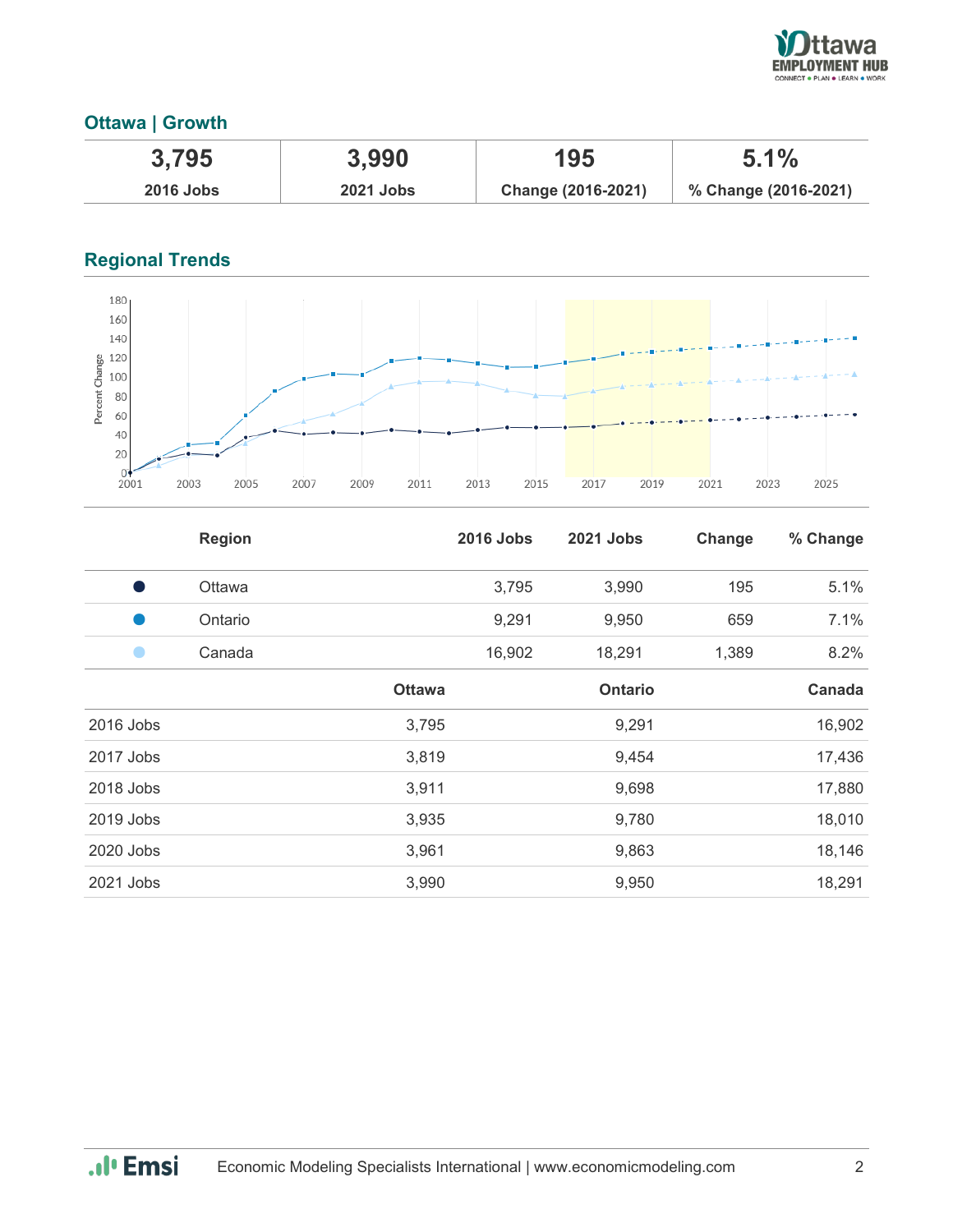

#### **Ottawa | Industries Employing this Occupation**

| <b>Industry</b>                                                      | Occupation<br>Jobs in<br><b>Industry</b><br>(2018) | $%$ of<br><b>Occupation</b><br>in Industry<br>(2018) | % of Total<br>Jobs in<br><b>Industry</b><br>(2018) |
|----------------------------------------------------------------------|----------------------------------------------------|------------------------------------------------------|----------------------------------------------------|
| Other federal services (9112-9119)                                   | 2.636                                              | 67.4%                                                | $3.0\%$                                            |
| Monetary authorities - central bank                                  | 510                                                | 13.0%                                                | 20.2%                                              |
| Business, professional, labour and other membership<br>organizations | 91                                                 | 2.3%                                                 | 1.2%                                               |
| Management, scientific and technical consulting services             | 76                                                 | 1.9%                                                 | $1.0\%$                                            |
| Provincial and territorial public administration                     | 70                                                 | 1.8%                                                 | $2.1\%$                                            |

*NOTE: Inverse staffing patterns provides a table of percentages that shows how regional occupations are divided up among regional industries. For example, an inverse staffing pattern for registered nurses may show that 70% of RNs are employed by hospitals, 10% by local government (i.e., public schools), 10% by nursing homes, and 10% by offices of physicians.*

#### **Educational programs and completions in Ottawa** *(public institutions only***)**

|                 |                                  | 1,215                     |  |
|-----------------|----------------------------------|---------------------------|--|
| Programs (2016) |                                  | <b>Completions (2016)</b> |  |
| <b>CIP Code</b> | Program                          | <b>Completions (2016)</b> |  |
| 45.06           | Economics                        | 441                       |  |
| 45.01           | Social sciences, general         | 384                       |  |
| 45.10           | Political science and government | 375                       |  |
| 52.06           | Business/managerial economics    | 15                        |  |

*NOTE: EMSI Analyst uses Statistics Canada's PSIS data to compile completions for postsecondary programs offered in Canada, classified by the 2016 CIP codes. 2016 data includes those who graduated in spring 2017.*

#### **Job Postings by Month**



*NOTE: Based on newly published job postings first found between January 01, 2018 and December 31, 2018 AND location is Ottawa Census Sub-division, Vicinity Jobs.*